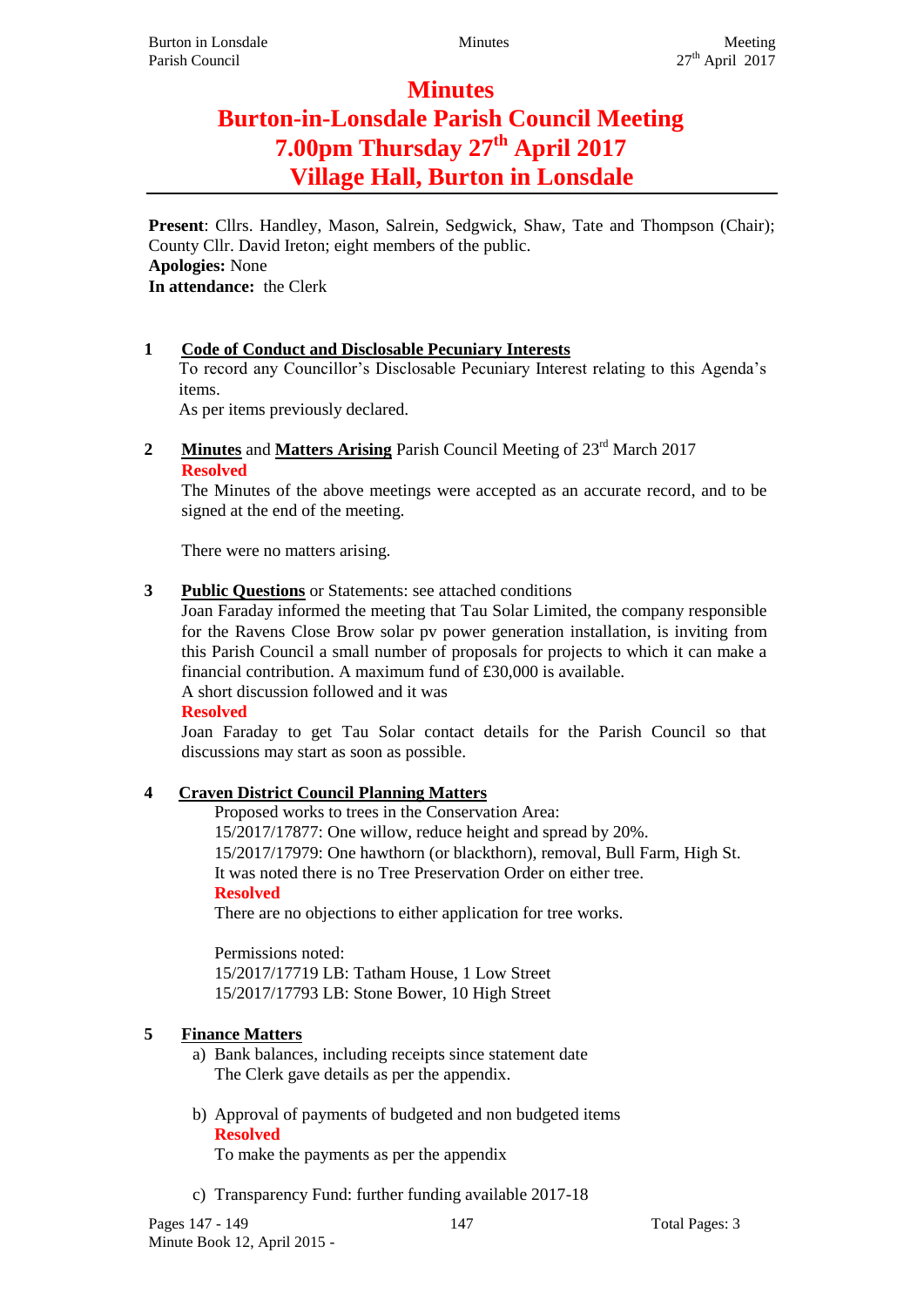The Chairman informed the meeting that the Transparency Fund invites further applications for funding additional Transparency Code related work. Suggestions to be forwarded to the Clerk.

#### **6 Recreation Committee**

Burton Pals with Trowels orchard: site visit report

The Chairman briefly outlined the Committee's work for the benefit of those who had not previously attended a Parish Council meeting. The work also considers suggestions for activities, such as that proposed by Burton Pals with Trowels to plant a small fruit orchard on the Recreation Field for the community's benefit.

A site meeting was attended by both council and BPwT representatives, at which additional sites were suggested for consideration, namely the Riverside Land and an area of land opposite the Recreation Field, administered by Bentham Common Lands Charity. BPwT will consider the offer of the land opposite the Recreation Field and if it wishes to proceed, will contact Bentham Common Lands Charity.

#### **7 Riverside Land**: Review of access licence

The Parish Council has received a request to renew the access licence. Two proposals by the Council: to renew for a) 10 years or b) for 5 years. After discussion, it was **Resolved:** five for, one abstention (Cllr Mason) and one against To offer to renew the licence as per the previous terms, for a further five years, with the option to renew for a further five years if both parties agree.

#### **8 Items to be included by Clerk in press release** Items to be determined by Annual Parish Meeting, immediately following this meeting.

#### **9 Date, time and venue next monthly Parish Council meeting** 7.30pm, Thursday  $25<sup>th</sup>$  May 2017, in the Village Hall.

The meeting closed at 7.29pm

**Signed ............................................................ Dated..........................**